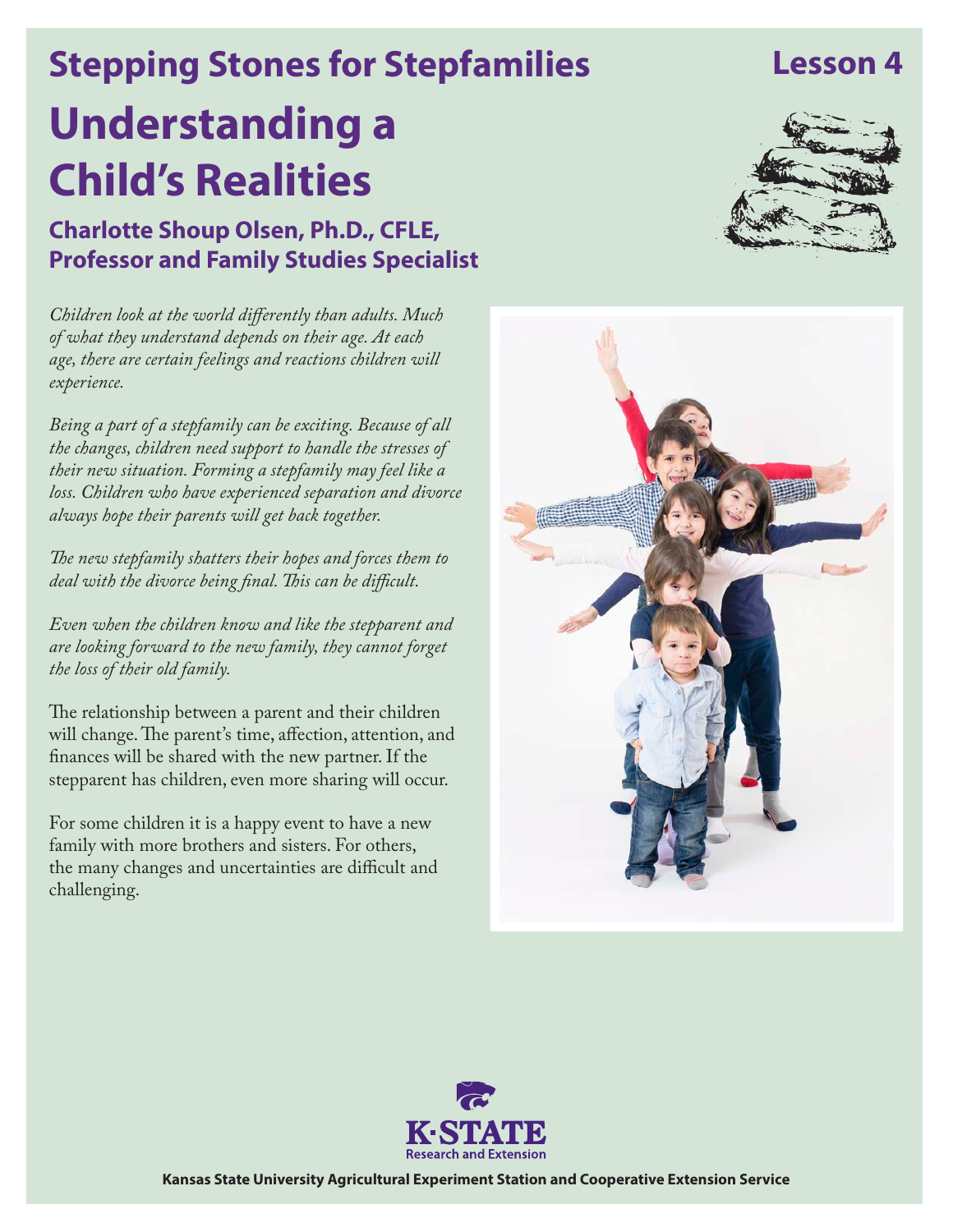Children will experience changes in their routines and responsibilities with the formation of a stepfamily. The parent who involved children in decision making and expected them to help with household responsibilities prior to the stepfamily may now turn to the partner.

This change may leave children, especially teenagers, feeling rejected and unimportant. This may also cause tension and resentment to build toward the stepparent. Changes may make the children feel sad or angry. As a parent, you can recognize these feelings. Encourage them to talk about their feelings, rather than act them out.

A counselor or support group can be helpful for children who experience a great deal of difficulty.

Living space becomes an issue. The child may wonder, "Is there room for everyone in our house?" Children may worry about fitting into this new household.

Whether the new household is the primary home, the home where they visit, or the home where they stay for short periods of time, there are many questions and fears that will cause stress.

Children need their own space. Making room for each child's belongings is important and will help the child feel more a part of the family. The space might be:

- A bedroom.
- A drawer.
- A closet.
- A shelf.
- The corner of a room.

Personal and private space is especially important for children who visit part-time. They need to feel part of the household and not just a visitor.

Children need to be involved in planning and helping with family chores and daily activities. This too will make them feel more a part of the family.

Roles and rules will be challenged and changed when a stepfamily is formed. The addition of new family members brings confusion and conflict.



 Two families with different habits and values must decide how to function. Decisions must be made about everything including schedules, eating routines, and even recreational choices.

These decisions do not have to be made all at once.

If differences in styles and values between members of the new family are not discussed and dealt with, they will become constant sources of stress.

Deciding on "names" can be troublesome. Stepchildren often do not know what to call the stepparent.

- What does the stepparent want to be called?
- How does the parent feel about what the stepparent is called?
- Is the stepchild comfortable with the name?

Many names are possible. Sometimes the stepparent is referred to as:

- • My other mother or father.
- My second mom or second dad.
- Mom or Dad.
- Their first names.

Research shows the name used for the stepparent is no indicator of the quality of the relationship.

If the child seems a bit uncertain, it might be helpful to talk together to help the child decide. Communicating with the child and agreeing on a name comfortable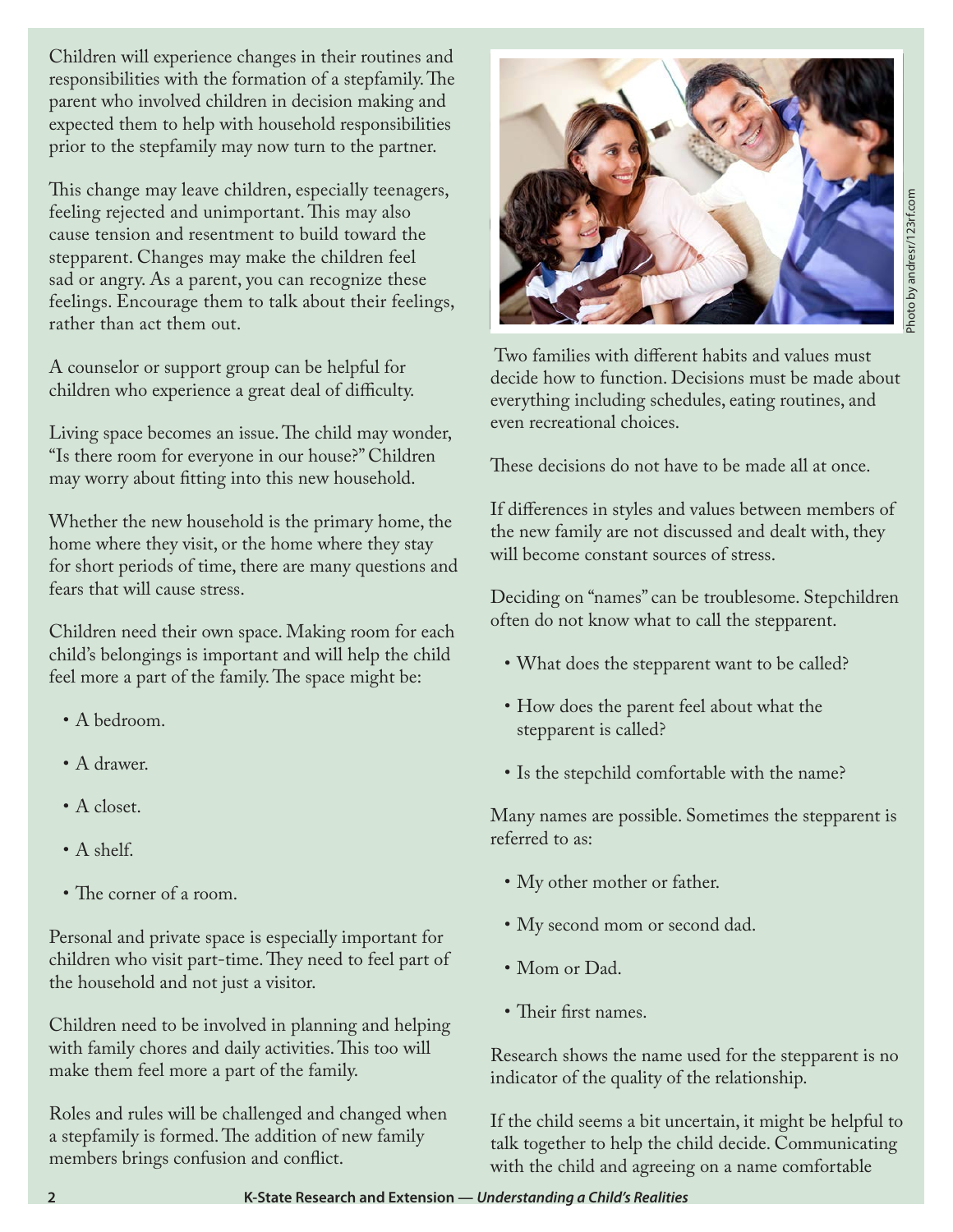for the stepchild and stepparent is a positive step in building a new relationship.

Children also want to know what to call this new family. As Lesson 1 indicated, a family discussion and agreement on what to call your new family will be helpful to all family members. This means different persons can use different names and it is okay with everyone. Mutual agreement upon names for stepfamily members and for the family unit builds family unity and identity.

#### **Stepping Stone: Understanding Changes Children Experience in Stepfamilies**

Stepfamilies vary greatly when it comes to the number and ages of children. With the addition of other children to the family, a child may experience a change in birth order. For example, the youngest child may become a middle child overnight.

An only child may become the oldest child with younger stepbrothers and stepsisters. This shift in birth order causes many changes for the child.

Sibling rivalry is common to all families, but the stepfamily will likely experience a great deal of conflict during the first 18 to 24 months. It takes time to work out the new relationships.

Children's ages are important in stepfamilies. Children at various ages respond differently to family changes. Research indicates that children ages 9 to 15 may have the hardest time adjusting to stepfamily living. Children ages 15 and older are concerned about a growing independence from the family. They might even welcome the thought that their parent will shift attention from them to a new partner.

It is important, therefore, for parents and stepparents to learn the developmental changes naturally occurring in children. Children of different ages require different approaches.

Becoming knowledgeable of these natural changes will help you cope and not feel responsible for all the conflicts that occur.

#### *Young Children*

They may experience guilt over the breakup of the first family, fear the loss of a parent, or may spend time thinking about putting Mommy and Daddy back together. To them, nothing is ever final.

Yet young children adapt to stepfamilies with fewer conflicts and less hassles than older children. They tend to adjust easily to two homes and two sets of rules.

However, it is not unusual for young children to revert to baby-like behaviors. This happens when they are under stress or their schedules are disrupted. They may cry more. They may not sleep through the night. They may cling to a parent.

To help young children:

- Talk about what is happening in their lives and what they should expect.
- • Use simple language and explanations.
- Reassure the child both parents love them.
- • Try establishing a routine. Young children need things that are predictable. Prepare the child for changes in the routine ahead of time. Talk to them about details. For example, tell your child that a step-sibling will be coming to dinner tonight. Tell your child what your family will do while the stepsibling is there. If the two are both young, talk to your child about sharing toys and playing together.
- Let the child know it is okay to love the stepparent. A child should not be forced to choose between parents, stepparents, or other important people in their lives. This can be very difficult for the child.
- Remember crying and clinging are normal for young children who are confused and upset. Comfort and reassurance are important in helping them adjust.

#### *School-aged Children from 6 to 12*

 They express their feelings more openly than younger children. School-aged children tend to sense family tensions very easily. The following behaviors may be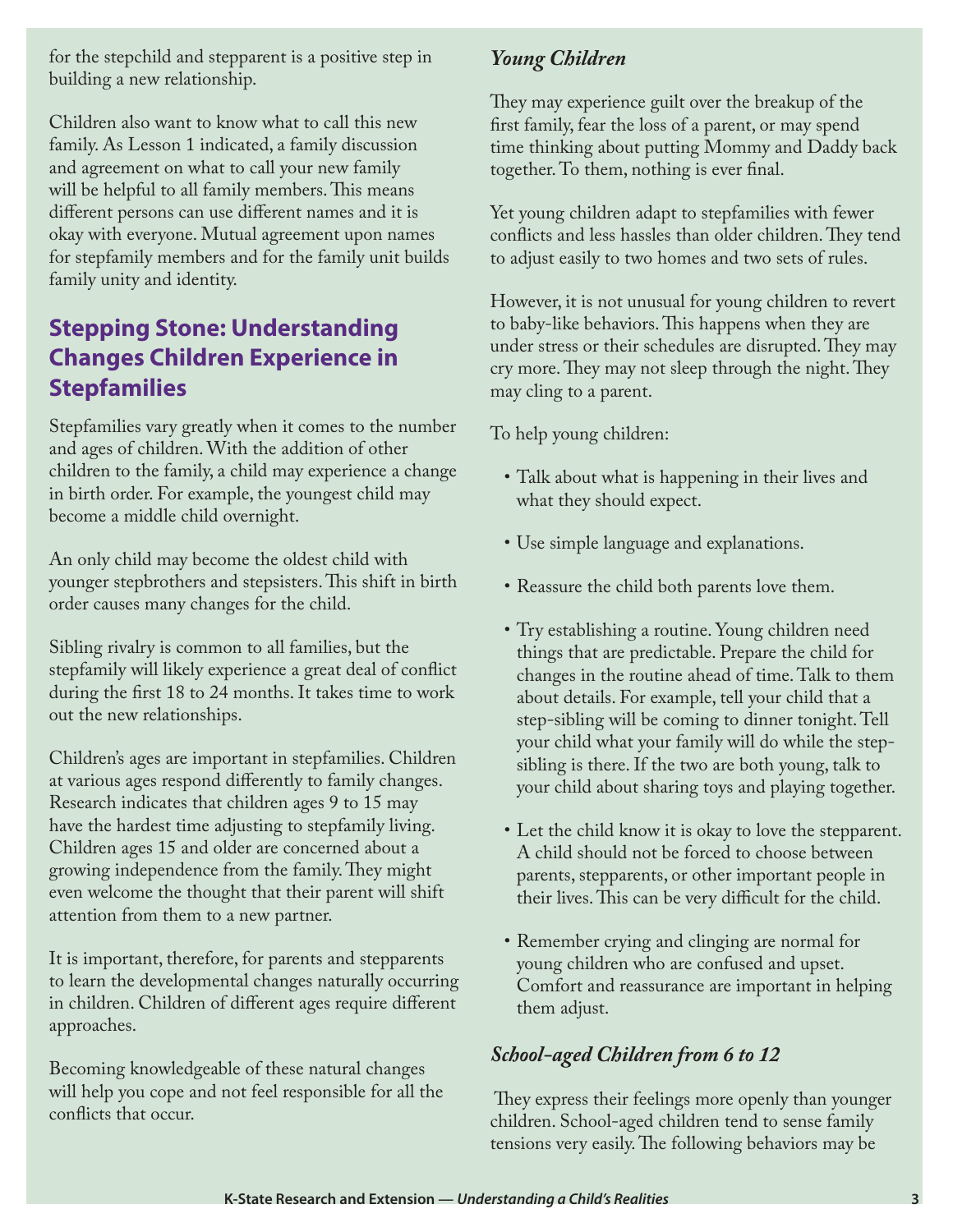

signs they are having difficulties dealing with the changes:

- Having problems in school.
- • Doing poorly in subjects in which they normally do well.
- Isolating themselves from friends.
- • Withdrawing from activities.

Encouragement from parents and stepparents will help children talk about their problems and fears.

To help school-aged children:

- Involve them in family discussions and decisions whenever possible. Tell children about plans that affect them.
- • Make sure they know and understand they did not cause their biological parents to separate or divorce.
- Let your children know even though you get angry at them for their actions or behavior, you still love them. Help them understand you will accept their feelings, but not their behavior.
- Keep plans and promises you make with your children. This helps them feel more secure.
- Invite your children to share their thoughts and feelings. Listen to them and reassure them their feelings are okay.

#### *The Teen Years*

They can be stressful in any family. Teenagers are learning to break away and become more independent. They often switch back and forth between wanting to be looked after and wanting to be independent.

Conflicts with stepparents are more common with teens than with younger children. Now that there is another adult in the family, teenagers may feel they are being pushed back into childhood. This can cause resentment toward the stepparent.

The parent and stepparent should try and involve teens in many family decisions. When a teenager's responsibilities are changed, it should be discussed.

For instance, if the teenager is no longer expected to babysit their natural brothers and sisters, the parent and stepparent should talk to him or her about the reasons for the change. If teens feel their contributions to the family and opinions on family matters are valued, it will help reduce the number of conflicts.

Teens turn to their peer group for support rather than parents or other family members. Teens may never establish a close relationship with stepparents. This distant relationship does not mean you have failed as a stepparent or as a family.

Resist blaming yourself for the lack of a meaningful relationship with teen stepchildren. This is often a stepfamily reality.

Stepfamilies with teens will benefit if:

- • Teens are given some options when to be involved with the stepfamily. Allow teens the opportunity to help define their role and expectations in certain stepfamily activities. For instance, they may have no interest in going to a school activity for a stepbrother or stepsister. Forcing the issue might create more conflict than family unity.
- • Teens are included in decision making and establishing stepfamily roles and rules. This will help them feel important and valued.
- • Teens are given time to themselves. Try not to shower them with attention and affection. They will only resent it.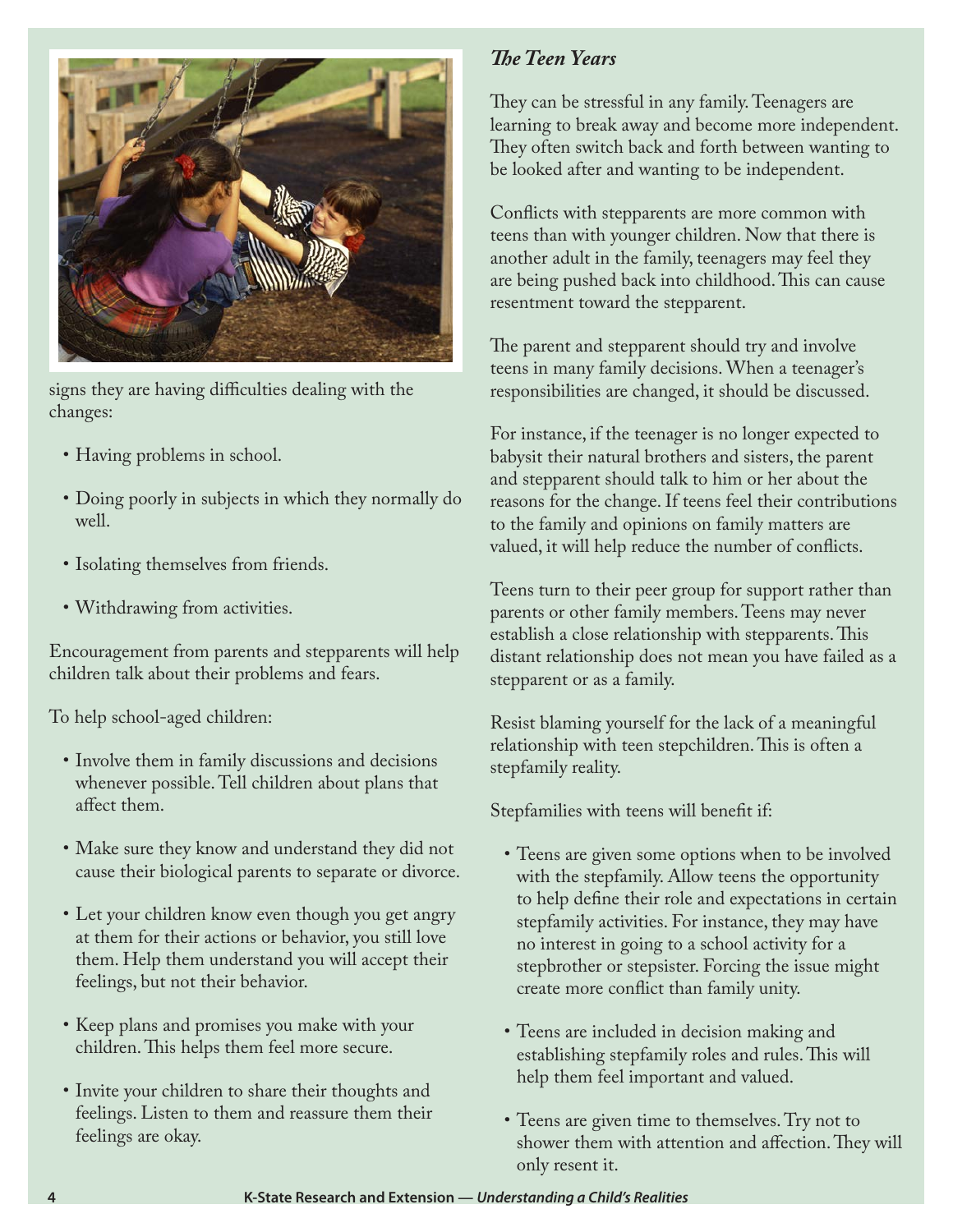- Teens are given privacy. They can be assured that step or biological siblings or parents will not bother their things and will honor a closed bedroom or bathroom door.
- Teens are encouraged to respectfully share their viewpoints and observations on family issues. Accepting these views and feelings is important. However, it doesn't mean parents and stepparents have to accept rude and inconsiderate behaviors. Furthermore, parents and stepparents need to be respectful to the children, even when disagreeing.

#### **Stepping Stone: Accept the Fact that Parenting Stepchildren is Different**

Studies rank child rearing among the highest sources of difficulty in stepfamilies. Conflict and stress will exist regardless of the ages of the children, but they can be reduced by:

- Allowing children the opportunity to vent their frustrations.
- • Keeping promises and plans that involve the children.
- • Developing consistent expectations for behavior.

Disciplining children is hard. Disciplining stepchildren is even harder. In most stepfamilies, two systems of discipline must be combined and adjusted.

This situation is especially true when there are older children or teenagers familiar with one particular approach. Making discipline changes and establishing new roles and rules in a stepfamily is no easy task and will take time.

Stepparents are advised to leave much of the disciplining up to the biological parent at first. The stepparent's role is supporting the partner in discipline situations.

Time is needed for children to learn to respect and trust a stepparent before accepting discipline from them. The stepparent and parent also need time to discuss their differences on child discipline. They need to agree on what will work best for them.

However, if a stepparent is left alone with the stepchildren, the stepparent needs to discipline. This will be more effective if the biological parent, prior to leaving, has transferred authority to you with the children present.

For example, "Jan and Scott (children), you know that I will be gone for five days. While I'm gone, we have agreed Susan (stepparent) will be in charge. If there is a problem while I'm gone, Susan will handle it."

The stepparent should also respond to stepchildren's misbehavior directed at them. If a child makes a mess of the stepfather's personal desk drawer, the stepfather should respond and not wait for or expect the parent to discipline.

#### **Stepping Stone: Present a United Front**

Just as in any family, dealing effectively with discipline requires a unified approach. Parents and stepparents must reinforce each other and be consistent with their discipline practices.

Children who are able to use one adult against the other will soon have control of the situation. If the rules and consequences have been agreed upon by everyone, the whole family will feel more secure.

The lives of children in stepfamilies are much like life in any family. The changes that come when a stepfamily is formed bring opportunities to grow and learn. A parent and stepparent who care and can talk things out together and with the children are taking the necessary first steps for building a strong stepfamily.

### **Week 4 Activities**

#### *1 — Sharing Family Chores*

Dividing household chores equally among family members helps children to learn responsibility.

This activity makes sure children get to do every chore at least once. This is a fair way to distribute chores and a good way to introduce children to all household tasks.

• You will need a cookie jar or screw top jar, two colors of construction paper, and pencils or pens. Schedule a family meeting to: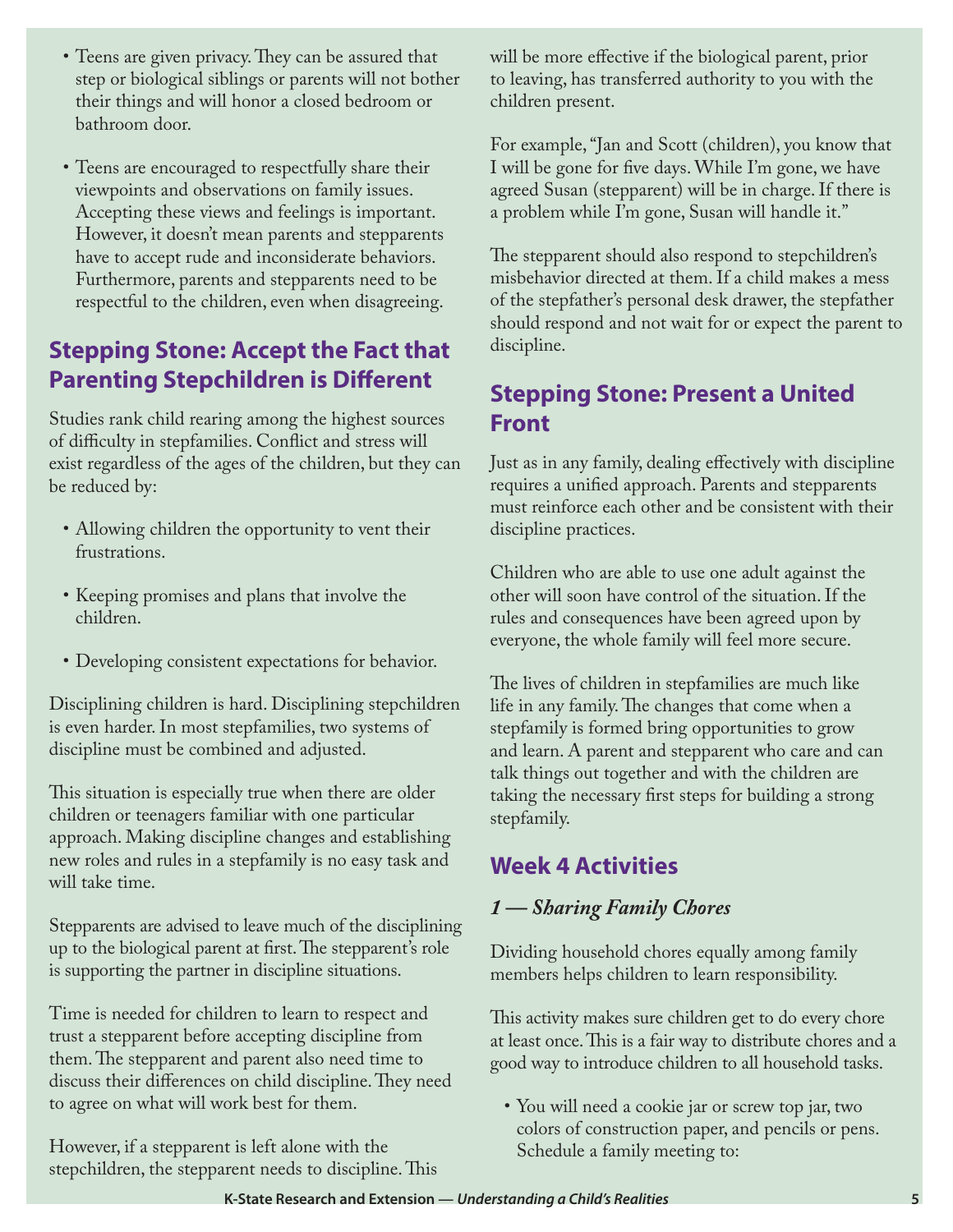- Make a list of chores (inside and outside) family members can help to do.
- Mark a "W" next to weekly chores.
- Mark a "D" next to daily chores.
- Cut construction paper into "chore" strips. Write one daily chore on a strip of the same color and one weekly chore on each strip of the other color. Put chore strips into the jar. Have the family decide how long each chore duty period should be (one week, two weeks, or a month).
- Decide how many slips of each color family members should draw for each chore duty period. Discuss how the number of individual assignments should reflect the different ages and abilities of family members. Your family may agree to make a separate jar for the very young children filled with easier tasks.
- Have family members draw from the jar at the beginning of each chore-duty period.
- Review each person's chores to make sure the more time-consuming and strenuous chores are distributed fairly.
- • At the end of each chore-duty period, evaluate the process and repeat the drawing. You may decide to assign chores for longer periods so that family members develop more expertise on the job.

#### *2 — Building a Sense of Belonging*

Think about how many people there are in your stepfamily. The actual number may vary as noncustodial children visit and custodial children go to visit the other parent.

- Think about the names of all these people, both first and last names and what the parents/ stepparents are called by different children. List all of these names on paper.
- • Using a large piece of paper and markers or crayons, draw a house with enough spaces for "rooms" to include all the family members listed. If custodial children share rooms with noncustodial

children when they visit, put their names in the same room.

- Include noncustodial children's names to show they are sometimes a part of the household. Use whole names of each family member in their "room." In the parents' room, put in parentheses what they are called by the noncustodial children and custodial children.
- • After placing everyone in his or her "room," place the stepfamily name on the roof or under the picture of the house so everyone is included. (i.e. "The Brown/Smith Family") Next, stepfamily members draw in their favorite possessions in their own rooms. The completed picture can be placed on the refrigerator or in a special place.

#### *3 — Determining Family Rules*

Family rules can be a special challenge in stepfamilies. Rules may have been different in previous families. Some children move back and forth between two households with different rules.

This activity will help stepfamilies clarify family rules and increase the likelihood all family members understand them.

- Make a copy of the worksheet from the last page of this lesson for each family member or write out the questions so each person can answer the questions independently. Follow the directions on the worksheet. (If you have young children, you might want to do the worksheet and discuss it at a level appropriate to the children's understanding.)
- After everyone has finished with the worksheet, discuss your answers as a stepfamily. This needs to be done in an accepting and understanding way. Remember people are sharing the way they see things.
- After each person has an opportunity to share, discuss the differences. If these differences are few, try to agree about what you want the rule to be.
- If there are many differences of understanding, work on only one easy rule now and schedule time to talk about and work out others at later times.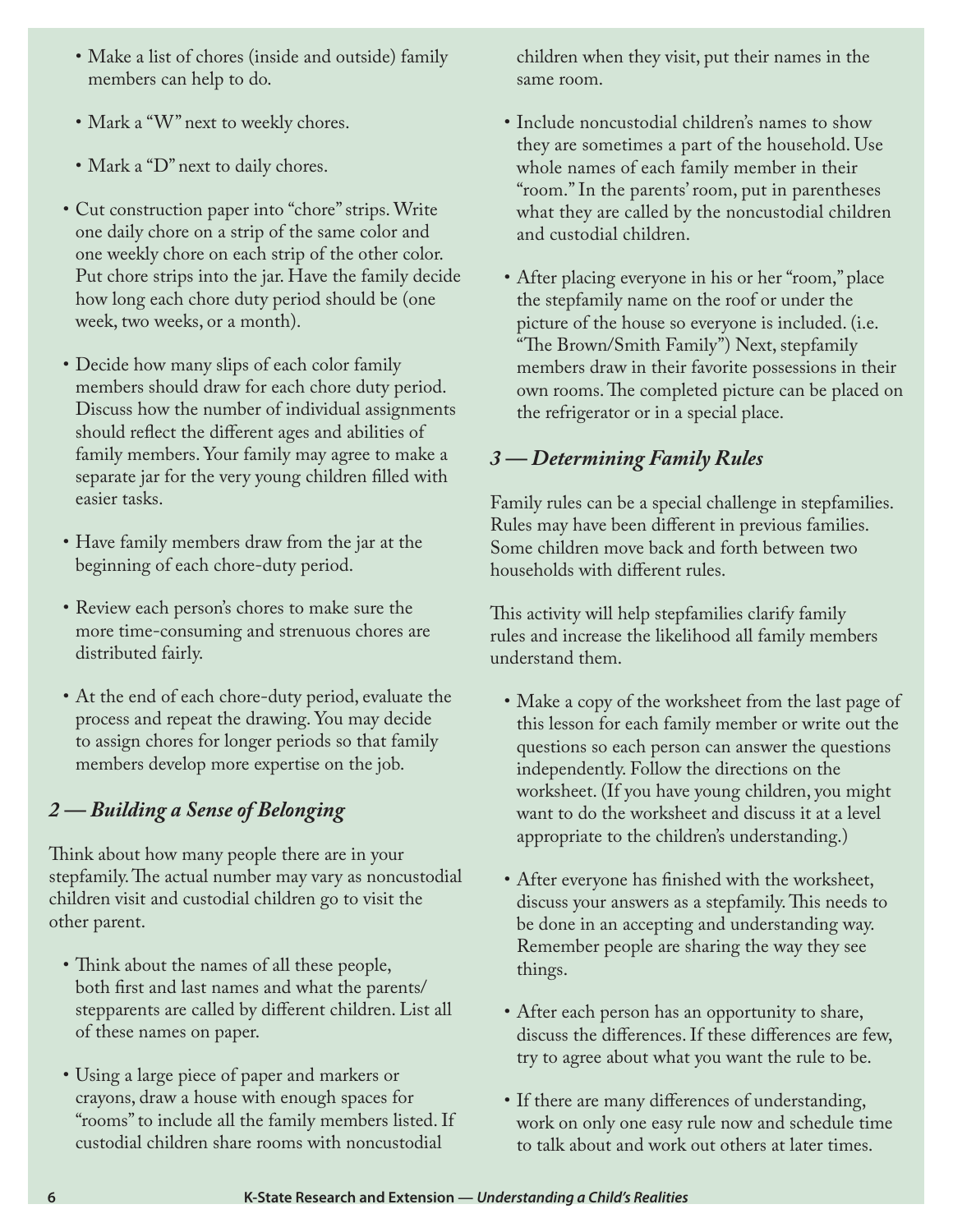Be sure to schedule a specific time and honor that commitment.

It is important parents let the children know it is acceptable to have one set of rules at one house and another set of rules at another.

#### **References**

Ganong, L. H., & Coleman, M (2004). *Stepfamily relationships: Development, dynamics, and interventions.*  New York: Kluwer Academic/Plenum Publishers.

Gottman, J. (2012). *Why marriages succeed or fail… and how you can make yours last.* New York: Simon & Schuster.

Pasley, K., & Garneau, C. (2012). "Remarriage and stepfamily life." In F. Walsh (Ed.), *Normal family processes: Growing diversity and complexity.* New York, New York: The Guilford Press.

The activities were taken from *Renew for Strengthening Stepfamilies*, a five-part publications by Stephen F. Duncan and Geneva Brown, Montana State University Extension Service.

#### **Acknowledgments**

*Building Strong Stepfamilies*, a seven-part letter series written by Judith J. Winckler, Cornell University Cooperative Extension, Broome County, New York, 1992, was used as a primary resource for the original publication series which was supported by a grant from the United Methodist Health Ministry Fund, Hutchison, Kansas.

Thanks to Gayle Price, the original author of this lesson. *Stepping Stones for Stepfamilies, Lesson 4: Understanding a child's realities.* (1997) Manhattan, KS: Kansas State University Agricultural Experiment Station and Cooperative Extension Service.

Thanks to Elizabeth Brunscheen-Cartagena for reviewing this lesson and translating it into Spanish.

#### **Author**

Prepared by Charlotte Shoup Olsen, Ph.D., CFLE, Extension Specialist, K-State Research and Extension and Kansas State University School of Family Studies and Human Services.